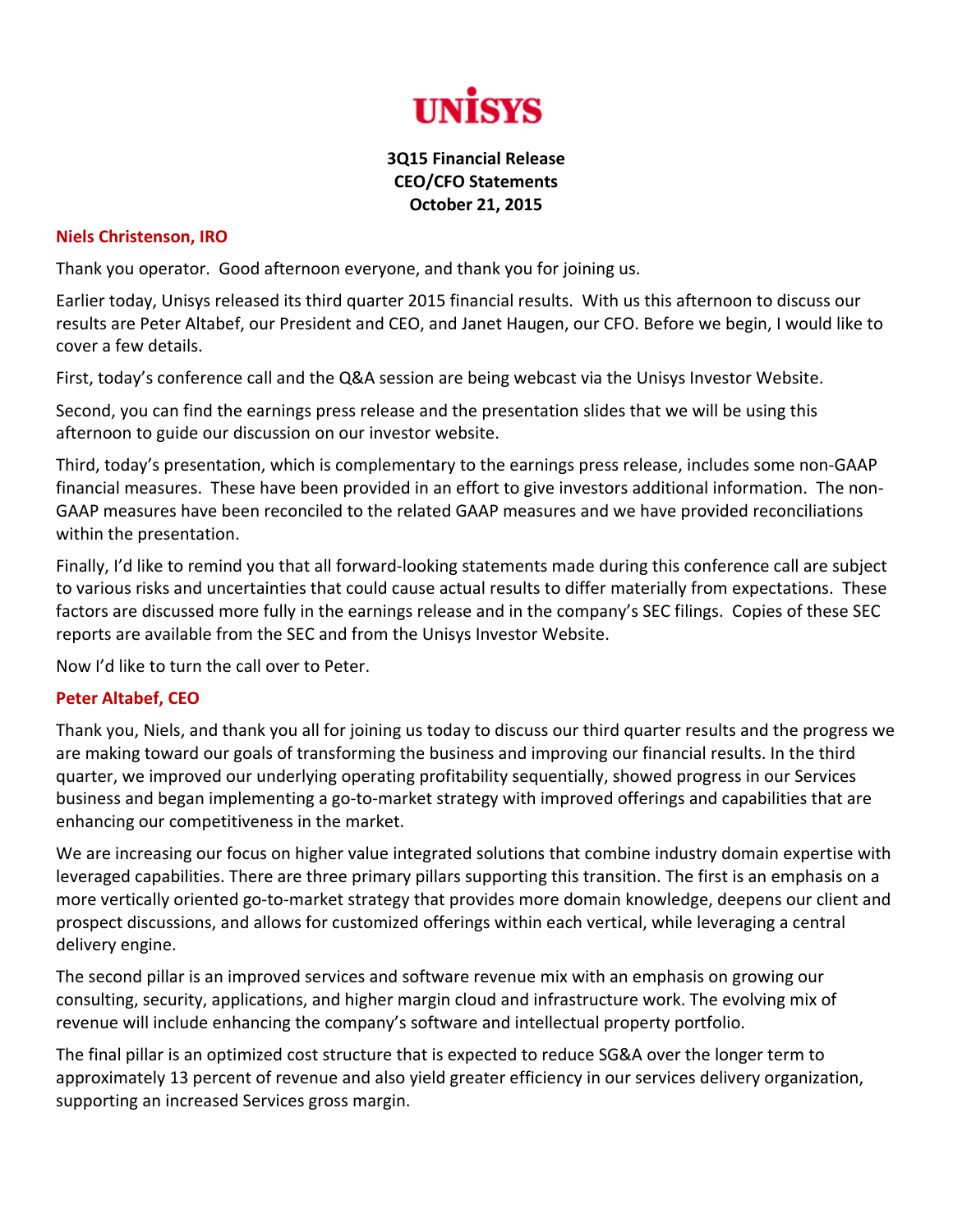In the quarter, we had several accomplishments. In September, we presented our new positioning and differentiated solutions at two Unisys industry analyst events, in the Americas and EMEA. You can find presentations from these events on the Investor Relations section of our website.

We highlighted innovative IP-based vertical solutions and horizontal service and technology offerings. These offerings leverage advanced capabilities in areas such as cyber security, mobile, data analytics, and the cloud. We have had numerous instances of positive analyst feedback since these events.

In one example, Technology Business Research, a leading independent technology market research and consulting firm that attended the Americas event wrote, "Unisys … has a sound plan to become a Tier 1 IT services provider" and that our "unified message of focused vertical services and horizontal technologies brings new life to this mature but transforming IT services company."

During the third quarter, our security solutions practice announced a range of advanced security products and solutions, including a new software‐based release of Stealth, which delivers identity‐based micro‐ segmentation to protect sensitive data by making endpoints undetectable to unauthorized parties.

Our security solutions continue to be well received. For example, Network World has named Stealth among its New Products of the Week, noting that it, "secures data using micro‐segmentation and cryptography to limit a user's ‐‐ or potential attacker's ‐‐ view of data and services to only a tiny segment of the enterprise. By virtualizing all network security, Unisys has reduced security deployment times and management complexity."

Unisys recently earned a positive placement as a "High Performer" within the "Trust‐as‐a‐Service", a new category in the HfS Blueprint Report. The report places a strong emphasis on the ability of security service providers to influence enterprise transformation as well as support broad‐based Technology and Services delivery. And finally, NelsonHall recently placed Unisys in the "Leaders" quadrant of their evaluation of providers of managed security services.

Security wins and expansions during the quarter included Stealth, identity management, and managed services, with organizations that included a large U.S. Federal agency, a U.S. state, a foreign government, a utility company in Latin America and a large European‐based multinational foods products company.

Operationally in the quarter, we are realigning our client‐facing account executives consistent with our vertical strategy. We are progressing well against our previously announced cost reduction plans, which contributed approximately \$21 million in lower costs during the quarter. Our goal remains to achieve \$100 million in annualized net savings by the end of 2015 and an additional \$100 million by the end of 2016.

In terms of our third quarter business results, we reported revenue of \$739 million, a decline of 16 percent from the same quarter of last year, down 8 percent on a constant currency basis. We had 1 percent growth in our Services segment on a constant currency basis, which is the third consecutive quarter of constant currency growth. As we have highlighted throughout the year, the Technology business faces a very challenging year‐ over‐year comparison in the second half, due to lower license renewal opportunities and currency impacts.

Our focus on a more vertically‐oriented go‐to‐market strategy builds on our already significant presence globally among many large enterprises in the verticals where we are focused. We have identified several vertical initiatives where we see the most significant growth opportunities and where we are focusing investments to enhance our solutions and offerings.

Within the government sector, we see growth opportunities in the area of justice, law enforcement and border security, one of our vertical initiatives. Around the world, government organizations are faced with challenges of how to efficiently process daily immigration traffic and manage high risk threats, modernizing justice and law enforcement operations, cloaking sensitive government data and manage digital environments to secure citizen data and thwart adversaries, and to take advantage of mobile technologies and cost‐effective cloud‐based IT delivery environments.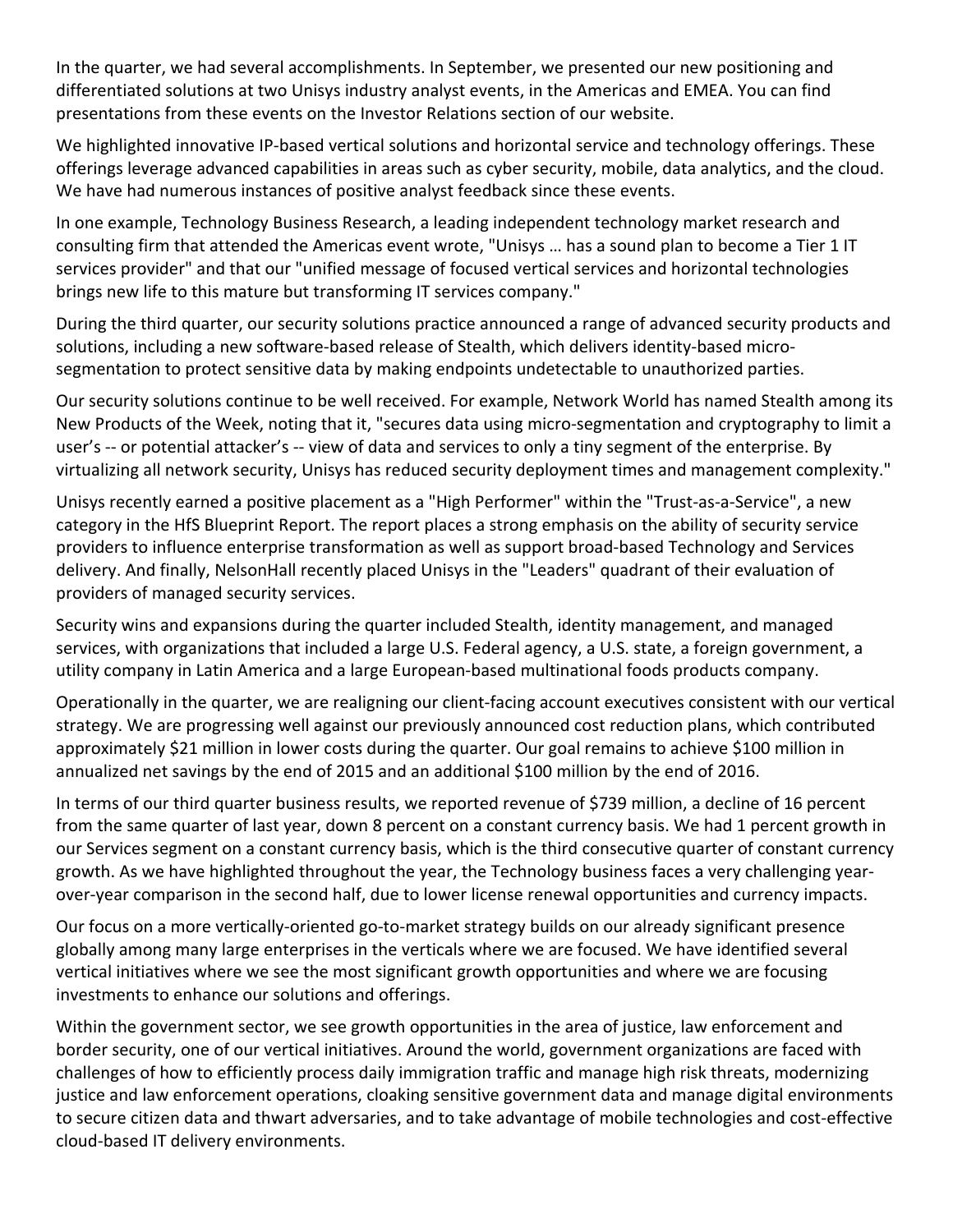These are markets that Unisys knows well and where we have strong offerings and credentials with the work we are doing for organizations such as the U.S. Customs and Border Protection, the U.S. Department of Justice, the State of Florida, the UK police forces, the Bavarian Ministry of Justice and the Australian Department of Defense.

Within the Financial Services sector, we see an opportunity to grow our revenue in commercial and retail banking by helping financial services organizations exploit digital and other channels to better serve their clients, make use of predictive proactive fraud detection tools and techniques and improve time‐to‐market and flexibility; all reducing costs by taking advantage of as‐a‐service delivery models. This is an area where Unisys has substantial strength, building on our work serving over half of the top 25 global banks. We are focused on providing innovative services and IP‐based solution offerings to expand our share of this growing market.

Moving on to the Commercial sector. One example of our presence in this sector is our position as a major supplier to the Travel and Transportation industry, with advanced IP‐based solutions in the area of passenger service systems, airport passenger facilitation, airport operations management, and logistics and cargo management. Our solutions are used today to move about 25 percent of the world's air freight, board 20 percent of the world's passengers, and improve operations at more than 100 airports worldwide.

We're focused on helping airlines and airports take advantage of new digital technologies and delivery models to provide continuous innovation. One recent example of our work in this space is a "Home printed bag tag solution". We developed this solution to allow passengers to self-tag their bags at home for easy drop-off at airport counters. When implemented at the Billund Airport in Denmark, this solution reduced the total working hours for passenger handling by 13 percent, reduced 40 percent of the queue time in the check‐in bag drop point, enhanced customer satisfaction, and reduced flight delays due to check‐in by 70 percent.

This was a strong quarter for orders, including important renewals with many of our largest customers. Within the government sector, we extended a contract with a government agency in the Philippines to operate and support a civil registry system, which relies on our InfoImage software database, consisting of over 156 million images of civil registration documents.

We extended our relationship with the government agency in New Zealand to provide application management, application development and modernization, and private cloud services in support of a vehicle and driver registration system.

Within the U.S. Federal portion of our government sector, we had a number of exciting awards. Building on our recognized expertise in this area, we signed a contract with the Department of Transportation's, Surface Transportation Board, a new client, to provide cloud migration services for e‐mail and collaboration to a Microsoft Office 365 cloud environment. We also expanded an enterprise storage services contract with another new agency client to extend Unisys secure private storage more broadly within that agency.

In the Financial Services sector, Unisys signed a contract with Capita, the UK BPO leader and a new client for Unisys, supporting their contract to outsource and transform the mortgage service operation of a large bank. Unisys will deliver application management services, workflow and imaging capabilities and new multi‐channel mortgage services for an improved customer experience. As part of this engagement, Unisys will work with Capita to migrate 260,000 mortgage accounts to the Unisys Financial Services System, the platform that supports more than 40 percent of the UK mortgage market. The Unisys solution will be delivered via a Software‐as‐a‐Service model from Unisys' UK datacenter.

In the Commercial sector, we expanded our cloud and infrastructure services work with an international retail chain in the U.S. and a global retailer in Latin America. We renewed cloud and infrastructure services engagements with U.S. based multinational companies in life sciences and manufacturing industries. We also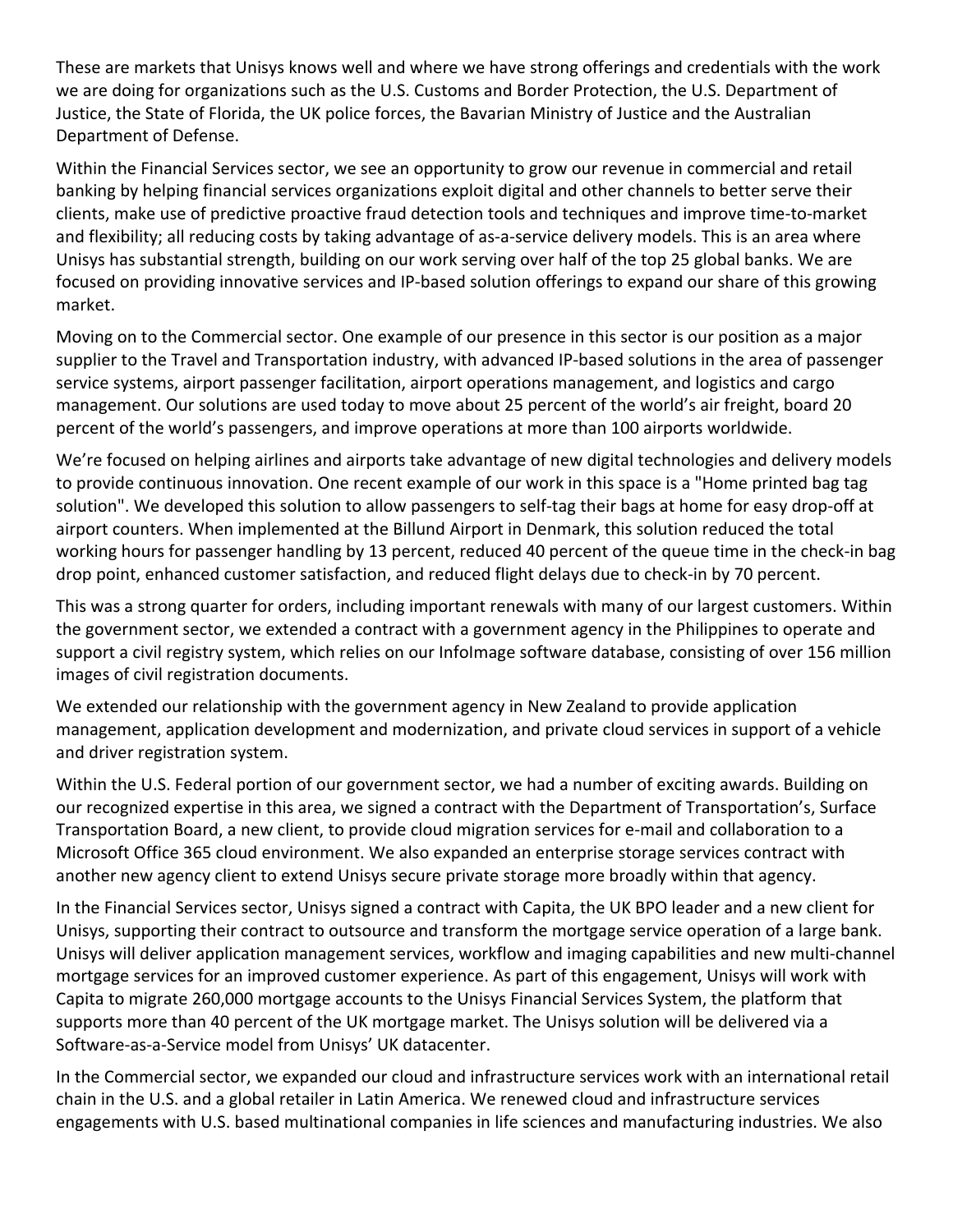won a new cloud and infrastructure services contract with a leading global manufacturer of food products for their work in Brazil.

We were also recognized for our innovation and thought leadership by a number of third-parties during the quarter. Our client, the City of Philadelphia, was recognized by *Government Computer News* at its annual GCN Awards last week. The award acknowledged the City of Philadelphia's 311 system, which has now been migrated to SalesForce.com, based on a relationship management solution that we implemented on behalf of the city.

Microsoft named Unisys the Azure Innovation Partner of the Year, recognizing our use of Azure in a range of solutions, including global deployment of our Edge Service Management ITSM Solution and the creation of an automated provisioning platform for the ServiceNow enterprise cloud on Azure.

We expect 2015 will be a transitional year and we are making progress on our path towards sustainable profitability and competitive differentiation. To help you understand our plans with greater specificity, beginning in 2016, we will be providing annual guidance on overall revenue, operating profit and free cash flow.

Thank you again for joining us. I will now turn the call over to Janet to discuss our third quarter results in more detail before we open the call to questions.

## **Janet Haugen, CFO**

Thanks, Peter. Hello, everyone and thank you for joining us this afternoon. In the third quarter, non‐GAAP operating profit margin was 7.2 percent and almost doubled sequentially reflecting the benefit of the cost savings actions taken by the company.

In the quarter, Services revenue grew on a constant currency basis for the third consecutive quarter and both gross and operating margins improved sequentially. Our Technology revenue which can vary significantly based on the timing of software license renewals, as well as the volume of low margin third‐party technology sales, declined 51 percent year‐over‐year. The timing of license renewals within a year causes the Technology revenue to be very lumpy. For example, we have closed two larger license renewals in October that were expected to sign in September. If they did, the year-over-year comparisons would be better.

We've discussed our expectations for the Technology business throughout the year and, as we have noted, the second half of 2015 has lower license renewal opportunities than in the year-ago period. Additionally, as we mentioned on our last call, the calendarization of Technology revenue is different from 2014. In 2014, Technology revenue was 30 percent in the first half of the year and 70 percent in the second half of the year. In 2015, we anticipate Technology revenue will be more like 42 percent in the first half of the year and 58 percent in the second half.

Currency negatively impacted year‐over‐year Technology revenue comparisons by 5 percent in the third quarter. And based upon current exchange rates, currency is anticipated to have a negative 7 percent to 8 percent impact for the full year technology revenue comparison.

Moving on, let me provide an update on our ongoing cost reduction plan. We are on track with our plan. As previously announced, we expect to record pre‐tax charges of approximately \$300 million over 2015 and 2016.

The cash non-cash split of the \$300 million is that \$280 million is estimated to require cash outlay of which \$225 million is for head count reduction related costs; and \$20 million of the \$300 million charge relates to non-cash items. Geographically, of the estimated \$300 million charge, \$220 million is for actions in EMEA, which are skewed more into 2016 and \$80 million for the rest of the world.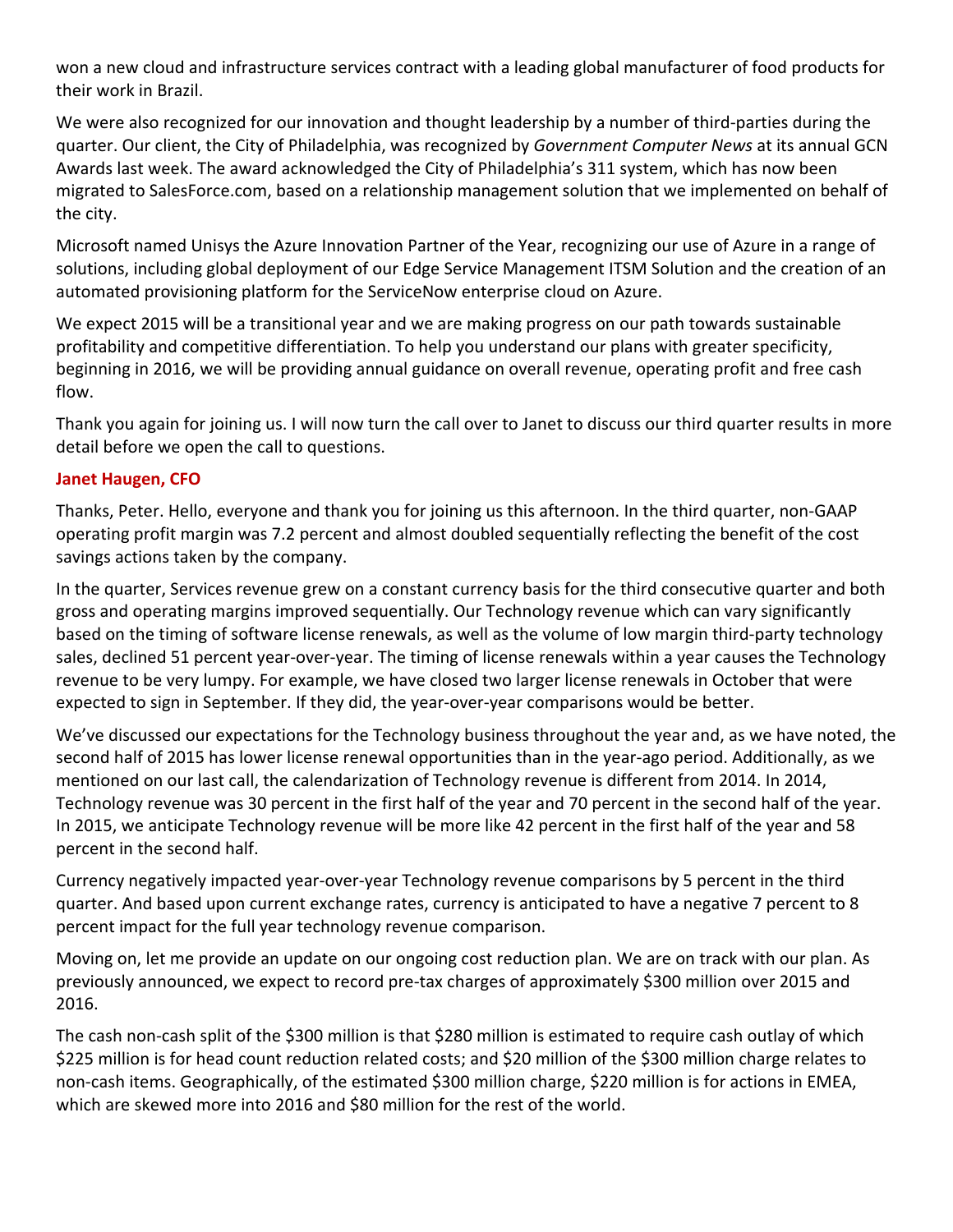Through the third quarter of 2015, we recognized pre-tax charges of \$70 million under this plan; \$17 million in the third quarter of 2015 and \$53 million in the second quarter of 2015. These cost reduction actions are anticipated to generate annualized savings of approximately \$200 million exiting 2016.

During the third quarter, our savings related to these actions totaled approximately \$21 million, \$14 million in lower operating expenses and \$7 million in lower cost of services. With \$21 million of savings in the third quarter of 2015, we are already close to the quarterly run rate of \$25 million necessary to deliver the goal of annualized savings of \$100 million that we have targeted to achieve exiting 2015.

The cash outlays for these cost reduction actions which commenced in the second quarter of 2015 is expected to continue through 2015 and 2016. Cash payments of \$25 million were made in the third quarter, bringing our total cash payments this year to \$38 million.

Please turn to Slide 3 for a discussion of our third quarter 2015 financial results. We reported revenue of \$739 million in the quarter, which was down 16 percent year-over-year and 8 percent on a constant currency basis. Services revenue grew slightly above 1 percent on a constant currency basis. So the overall decline in revenue was attributable to the lower Technology volume with the reasons I noted earlier.

We were pleased to report the third consecutive quarter of year-over-year constant currency Services revenue growth. Based on today's rate, we anticipate currency to have an 8 percentage point to 9 percentage point unfavorable impact on revenue comparisons for the fourth quarter of 2015 compared to the fourth quarter of 2014, and an unfavorable impact of roughly 8 percentage points for the full year.

Our overall gross profit margin of 19.0 percent declined from 26.6 percent in the third quarter of 2014. Of this 760 basis point reduction, the cost reduction charges and increased pension expense were responsible for 230 basis points of the decline with a 100 basis points due to currency fluctuations. The remaining 430 basis point reduction reflected the impact of lower gross margins in both Services and Technology.

Year‐over‐year, operating expenses declined \$26 million, which was net of \$9 million for cost reduction charges and a \$2 million increase in pension expense. Excluding cost reduction charges and pension expense, operating expenses declined 25 percent year‐over‐year or \$38 million, reflecting a \$14 million benefit from our cost reduction action, currency benefits of \$15 million, and the remainder from other operational actions.

Our operating profit margin of 7.2 percent, the non‐GAAP, which is before restructuring charges and pension expense, almost doubled sequentially reflecting the benefit of the cost saving actions taken by the company.

Our third quarter 2015 diluted loss per common share was \$0.19, which included \$0.33 for cost reduction charges and \$0.53 for pension expense. This compared to diluted earnings per share of \$0.95 in the year‐ago quarter, which included \$0.35 for pension expense. On a non‐GAAP basis, third quarter 2015 diluted earnings per common share was \$0.67 versus \$1.30 in the year‐ago quarter.

Slide 4 shows our third quarter 2015 revenue by segment, geography and vertical. We have also added a view of our revenue type that provides visibility into the split of our Services revenue between recurring and non‐ recurring. From a segment view, Services represented 89 percent of our third quarter 2015 revenue.

Looking at some elements of the segment in more detail, Cloud & Infrastructure Services decreased by 5 percent on a constant currency basis. This reflected lower in‐quarter sell‐and‐bill revenue than in the prior year. Application Services was up 17 percent on a constant currency basis. Our work at the U.S. Federal Customs and Border Patrol under the BEMS contract and other border security works contributed to the revenue growth.

Moving to a geographic view, revenue from U.S. and Canada declined 4 percent in constant currency, reflecting lower Technology revenue including lower third-party technology product sales to the U.S. Federal government. Our EMEA and Asia‐Pacific regions reported constant currency revenue declines, principally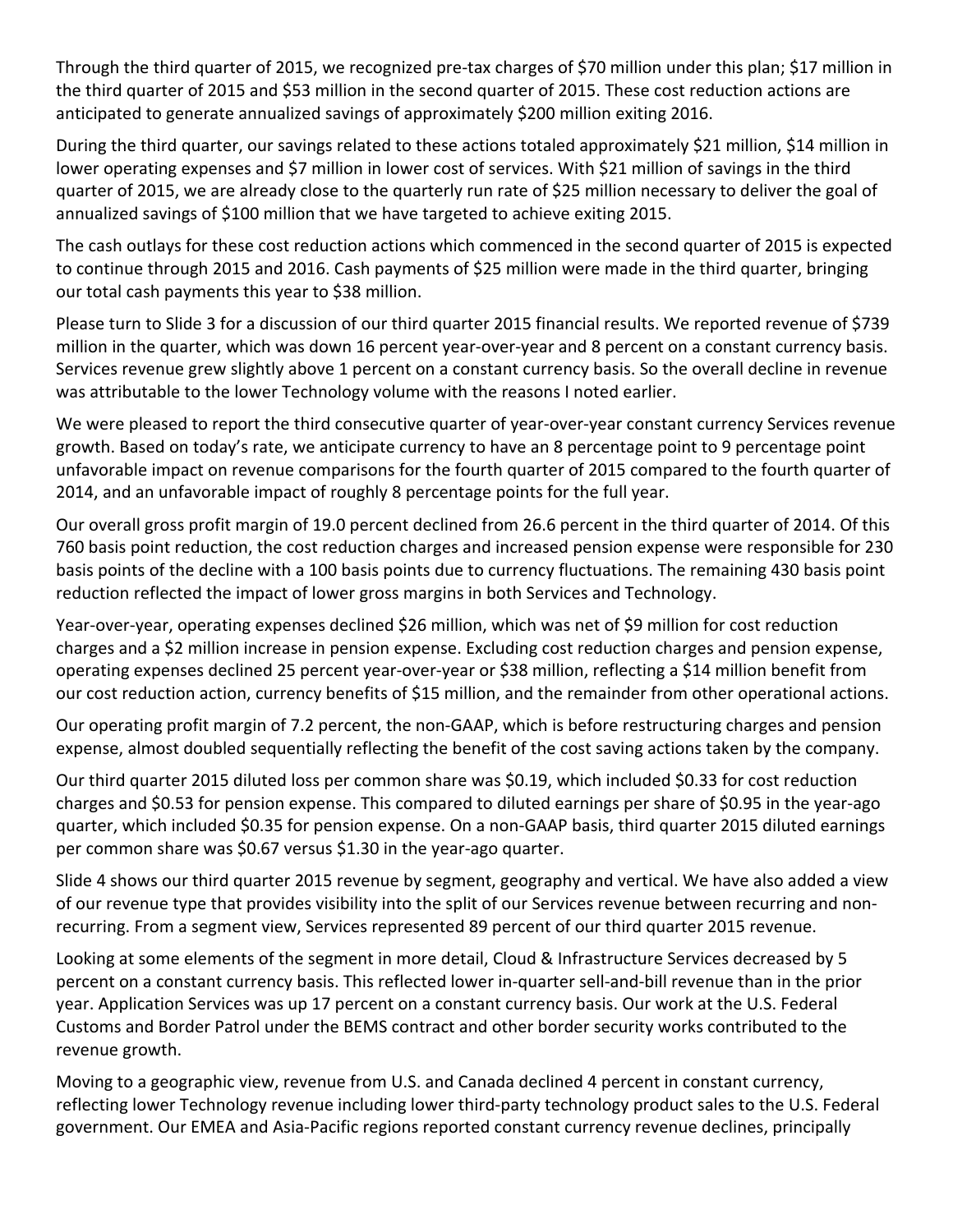related to lower Technology revenue. And the Latin America region reported constant currency growth of 6 percent, with growth in both Services and Technology revenue.

From a vertical perspective, within government, U.S. Federal grew by 17 percent year‐over‐year, while public sector, the other components of our U.S. government group, declined 19 percent in constant currency. Revenue from Financial Services customers increased 9 percent in constant currency, principally reflecting higher Technology revenue. And revenue from the Commercial sector declined by 21 percent on a constant currency basis due to lower revenue in both Technology and Services.

Moving to discuss our third quarter segment results in more detail, please turn to Slide 5. Services gross profit margin declined a 150 basis points year‐over‐year to 17.3 percent, with currency causing 50 basis points of that decline. In addition to currency, our third quarter 2015 Services gross margin was impacted by continuing transition costs on a few multi‐year engagements and lower in‐quarter sell‐and‐bill revenue. Our Services delivery team is working to improve Services gross margin by refining our Services delivery model, solution guidelines, workforce pyramids, the mix of onshore and offshore resources and levering automation.

We also expect some benefit from our cost reduction actions in the gross margin, although the most significant reductions to cost of revenue will come from our actions in Europe, the majority of which will not begin to take effect until 2016.

Services gross margin increased 1.6 percentage points compared to the second quarter of 2015. This sequential improvement reflects the benefit of our cost reduction action. While our Services operating margin of 4.8 percent in the third quarter of 2015 was down slightly year‐over‐year, we saw a continuation of the sequential improvement with a 260 basis point increase that reflected the benefit of approximately \$17 million in savings related to the cost reduction actions taken during the past two quarters.

Technology gross margins declined 630 basis points year‐over‐year to 55.0 percent. Currency fluctuations negatively affected Technology gross margins by 450 basis points. The remaining 180 basis points decline reflected the lower revenue.

The operating profit margin decreased as the declines in operating expenses were more than offset by the gross margin impact of lower revenue. Technology gross profit margin increased to 55.0 percent from 43.9 percent in the second quarter of 2015 due to a richer mix of revenue. Sequential Technology operating profit margin increased to 20.7 percent from 15.6 percent.

For some comments on Services order bookings, please turn to Slide 6. We had a good order bookings quarter, particularly for renewal. In the third quarter of 2015, order bookings were \$778 million. Order bookings increased year‐over‐year and were up in every region. We ended the third quarter with \$4.4 billion in Services backlog. Backlog was up 2 percent year‐over‐year and 10 percent in constant currency.

Of the Services backlog at September 30, 2015, approximately \$585 million is expected to convert into fourth quarter 2015 Services revenue. The amount of revenue and backlog at the start of the quarter is typically between 90 percent and 95 percent of our quarterly Services revenue for the full quarter.

Moving to cash flow, please turn to Slide 7 for an overview of our performance in the quarter. Before pension and cost reduction charges, Unisys generated adjusted EBITDA of \$99 million in the third quarter of 2015 versus \$141 million in the prior‐year period. We generated cash from operations of \$20 million before pension funding and cost reduction payment in the third quarter of 2015, compared to \$51 million in the third quarter of 2014.

Third quarter cash flow from operations was adversely affected by slower payments from two of our larger public sector clients in the U.S. Both entities are experiencing budget delays and this has affected their ability to pay vendors. This is not a collectibility issue, but it's created near-term funding challenges in those entities, which delayed approximately \$40 million in anticipated receivable collections during the third quarter.